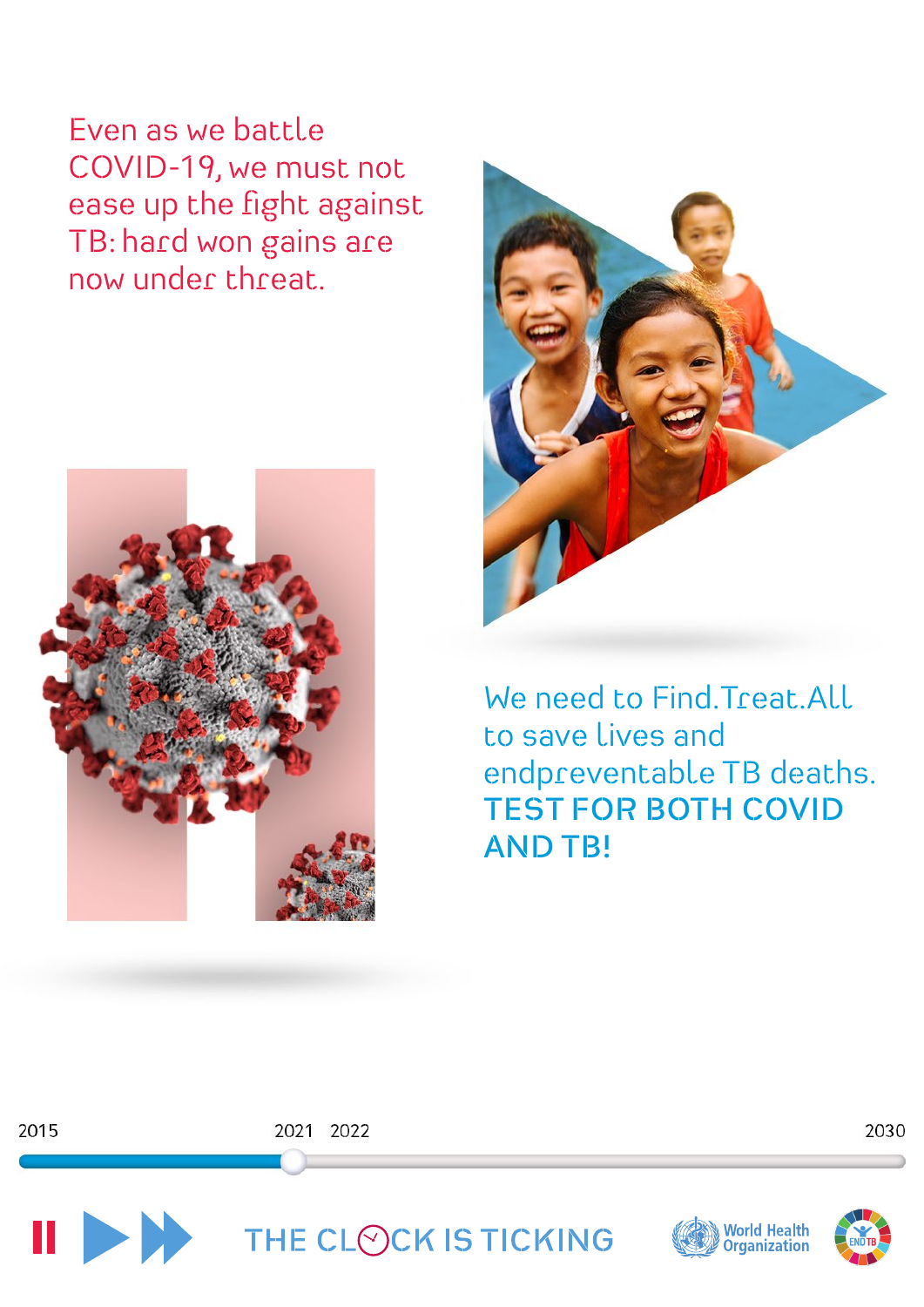## We are running out of time to fulfil global commitments to end TB.





We need:

- 1. political will and accountability
- 2. financial resources
- 3. engagement from all sectors

4. community ownership **And we need them now.**

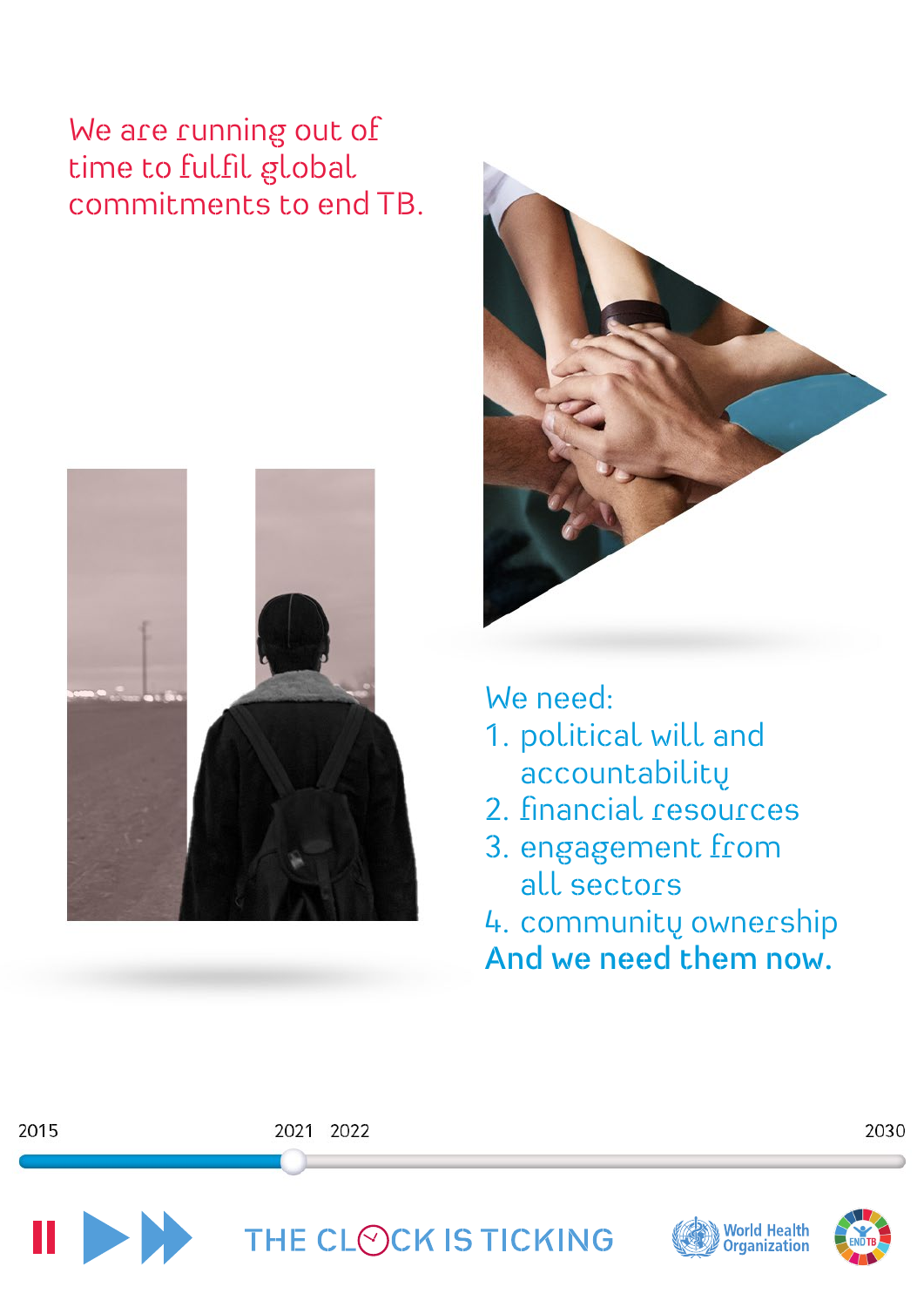We urgently need more effective medicines, vaccines, and tools.



2015



If we are to end TB by 2030, **innovation is key.**



2021 2022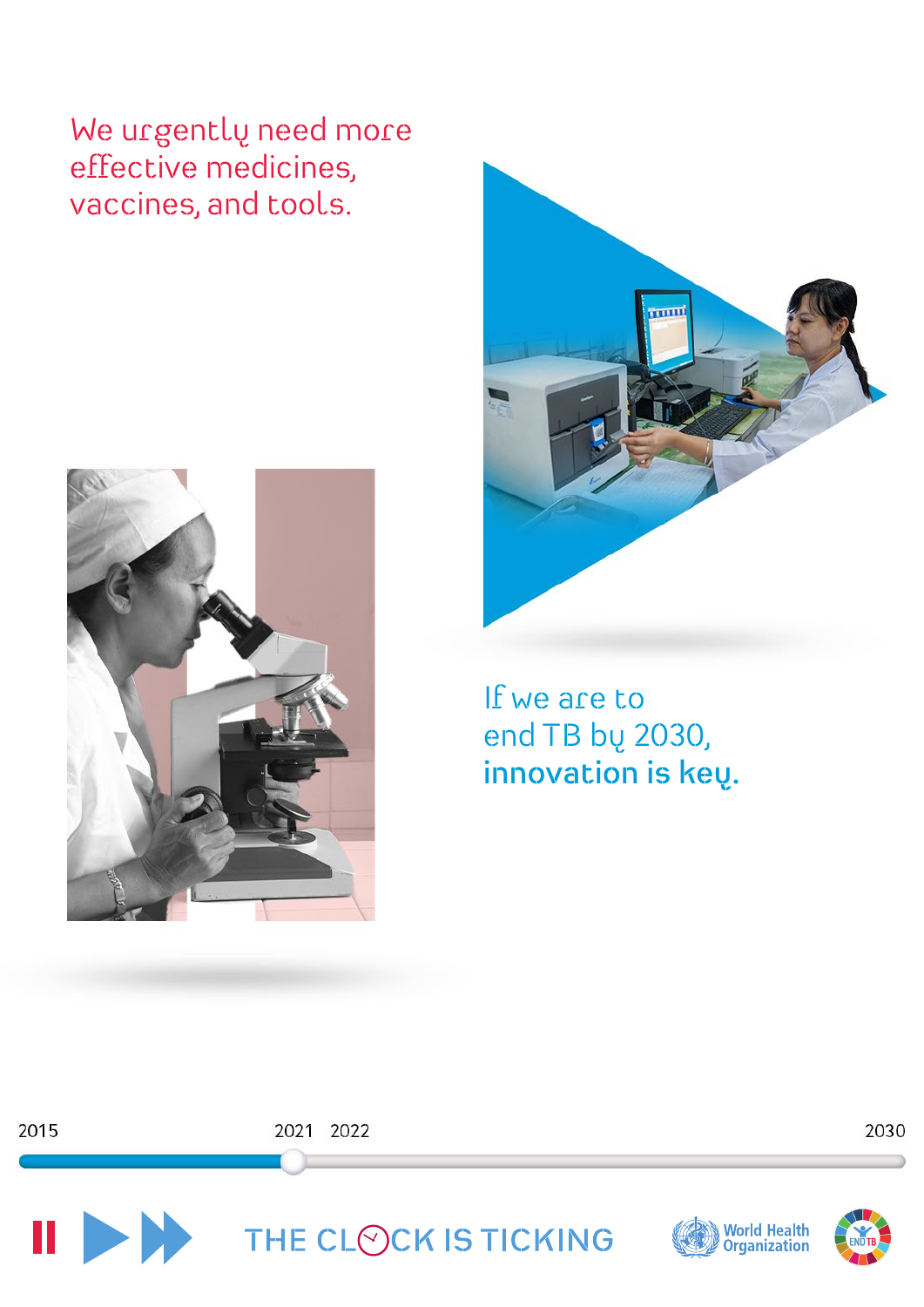Only 2 in 3 people with TB are known to be getting quality care and COVID-19 is making this worse.



2015



We need to scale up systematic screening and access to care. FIND.TREAT.ALL. **#ENDTB** 



2021 2022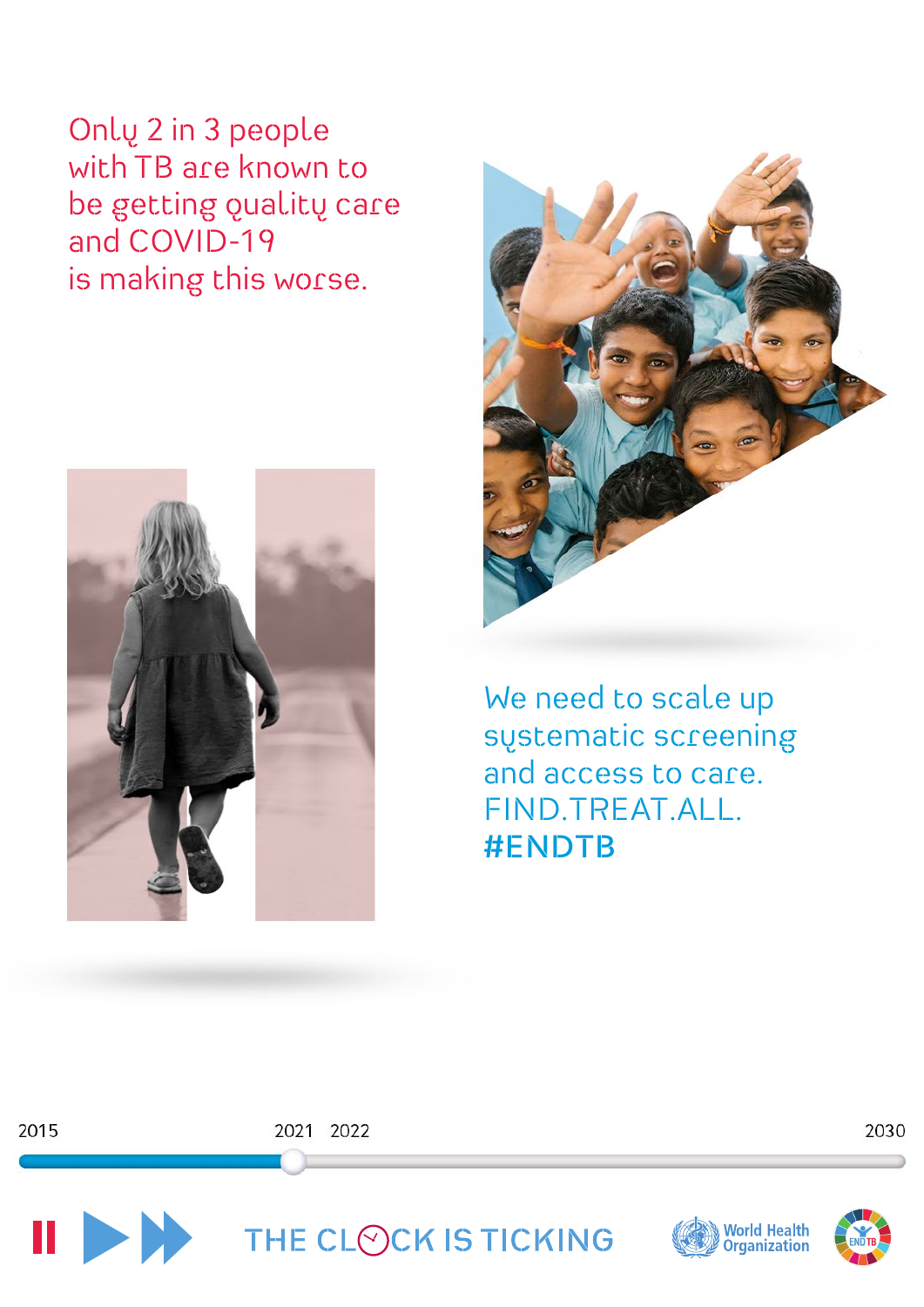2 in 3 people with drug-resistant TB aren't getting the treatment they need.



2015



We need to expand access to WHO-recommended fully-oral treatment regimens that improve treatment outcomes and **save lives.**

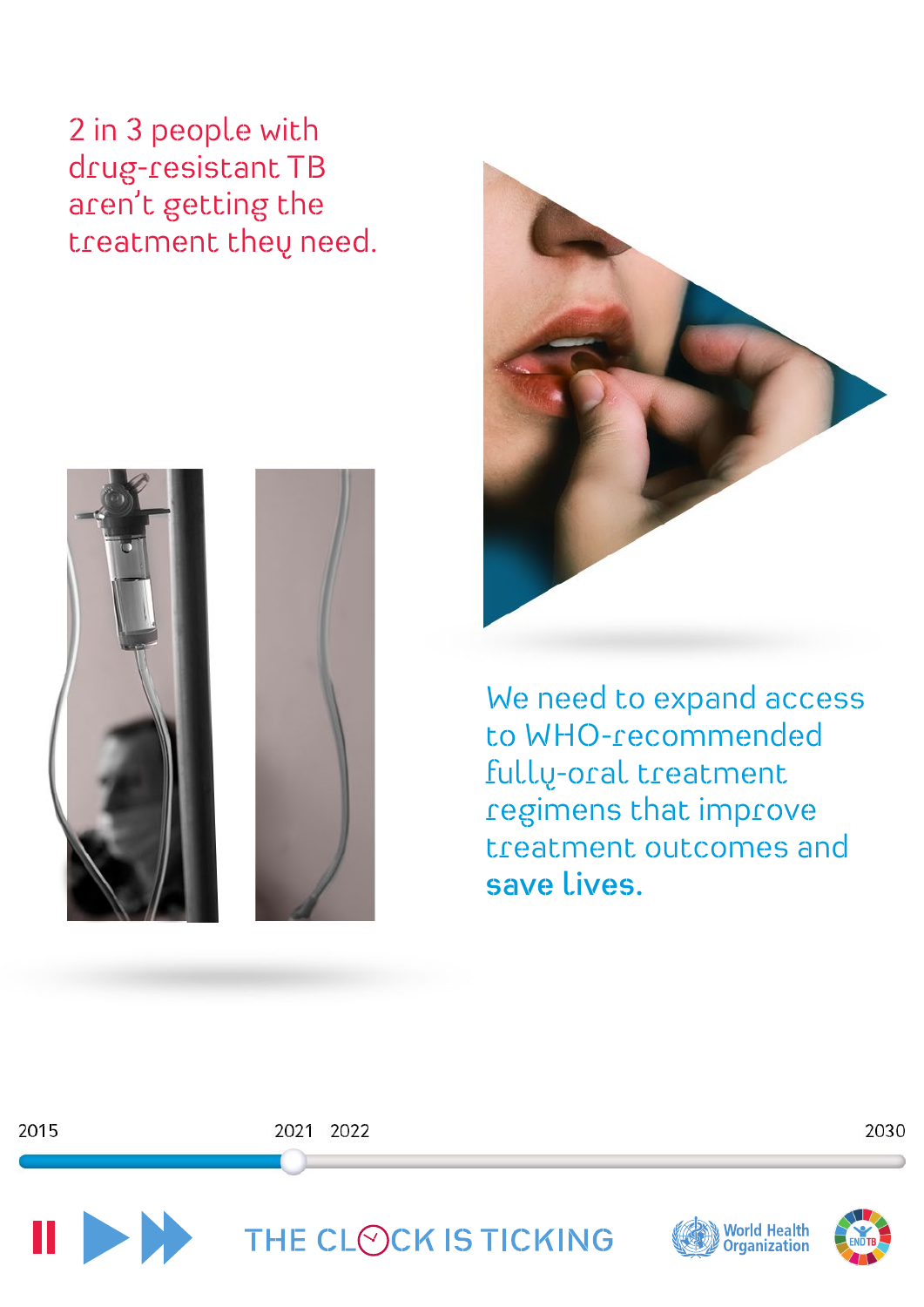Global progress in provision of TB preventive treatment lags behind with only 1 in 5 of the 30 million people targeted for access by 2022 reached with TB preventive treatment.



2015





We need to expand access to TB preventive treatment that can stop the infection from developing into disease.

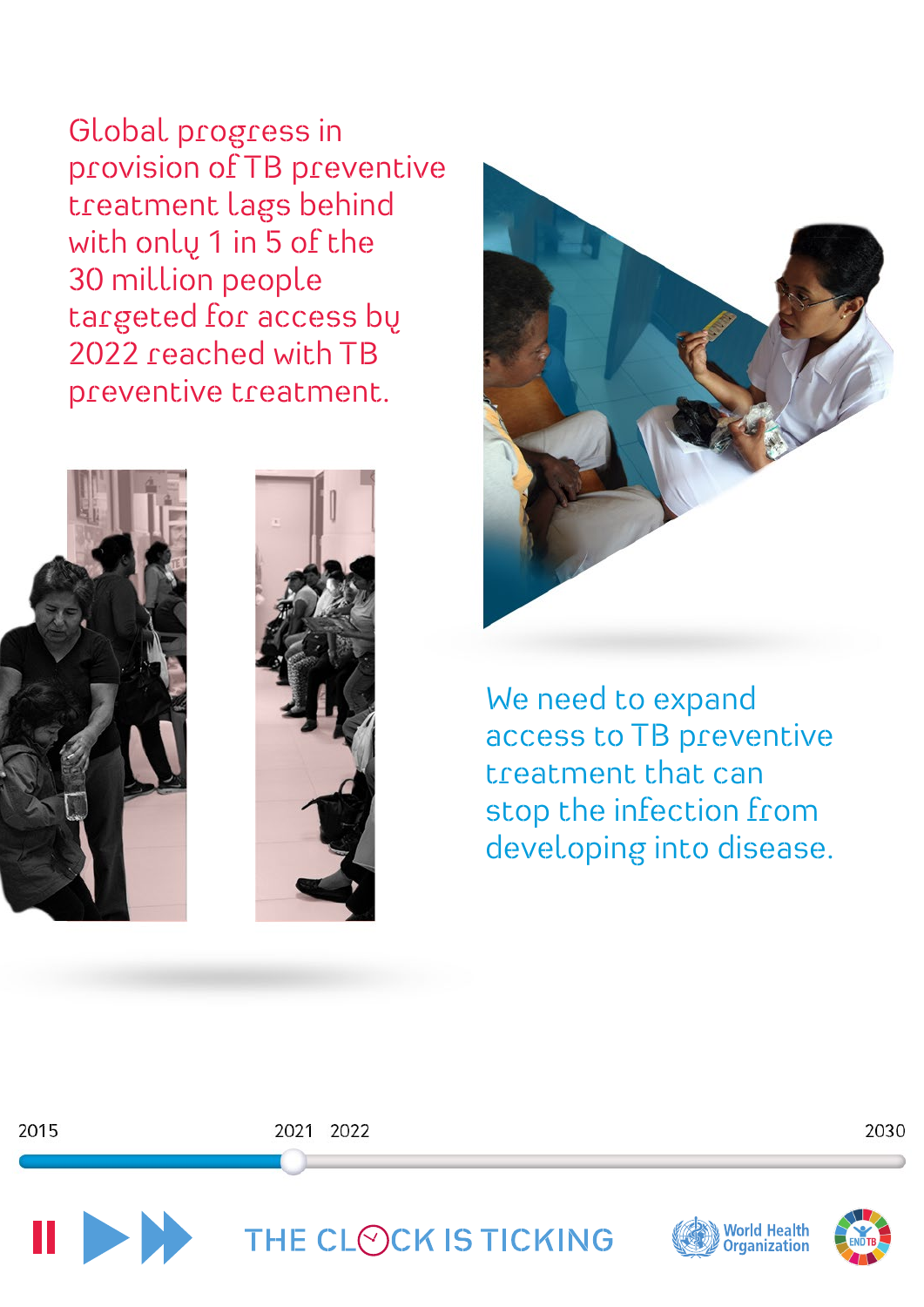Undernutrition, povertyand other risk factors are the root cause of millionsof people falling ill with TB.





We need multisectoral action and accountability to reach and treat all with care and prevent disease.

2015

2021 2022



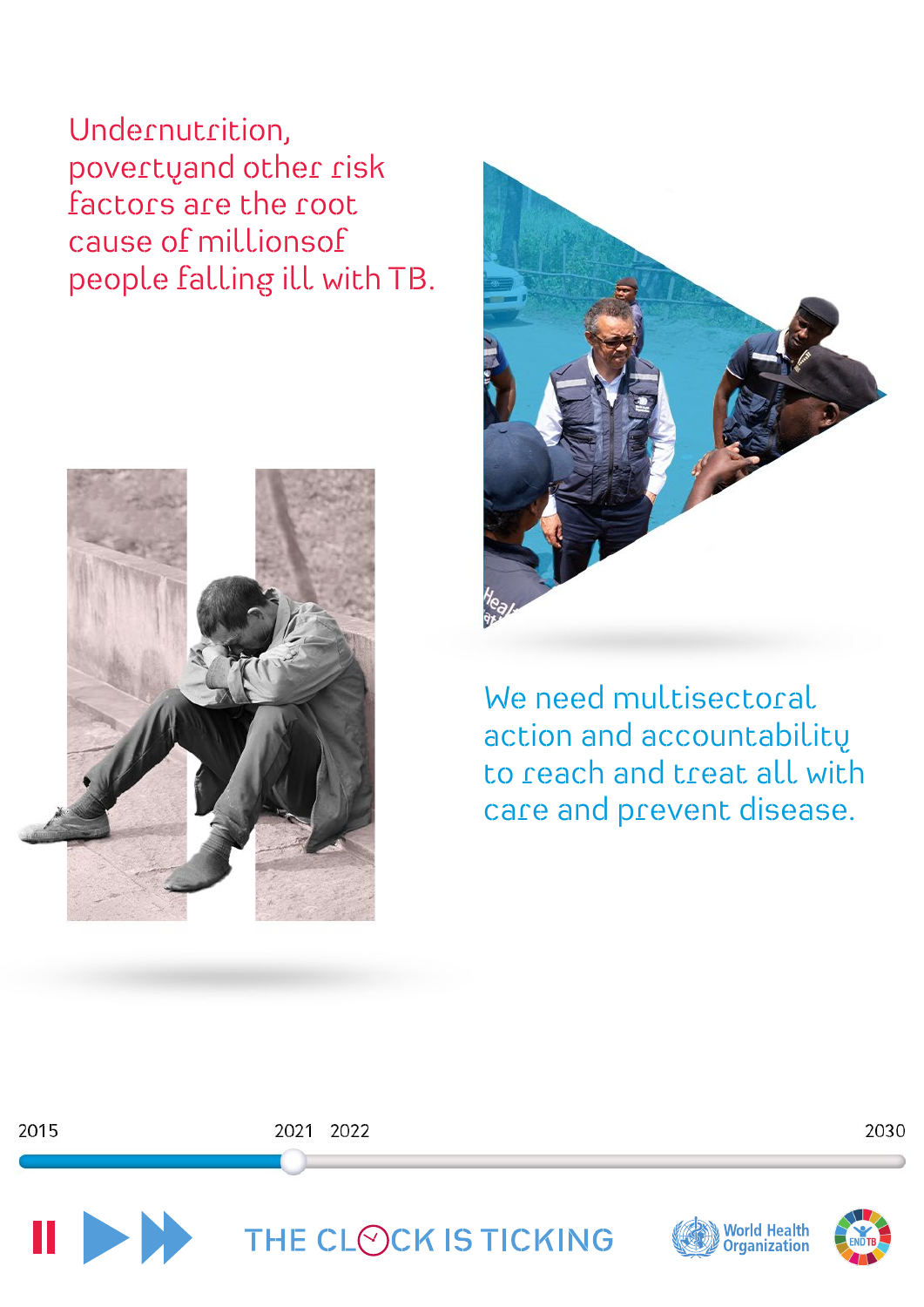Fear of stigma is a major obstacle, preventing people from obtaining the TB care they need.



2015



We need to stand against stigma and discrimination, and stand for human rights, equity and ethics.